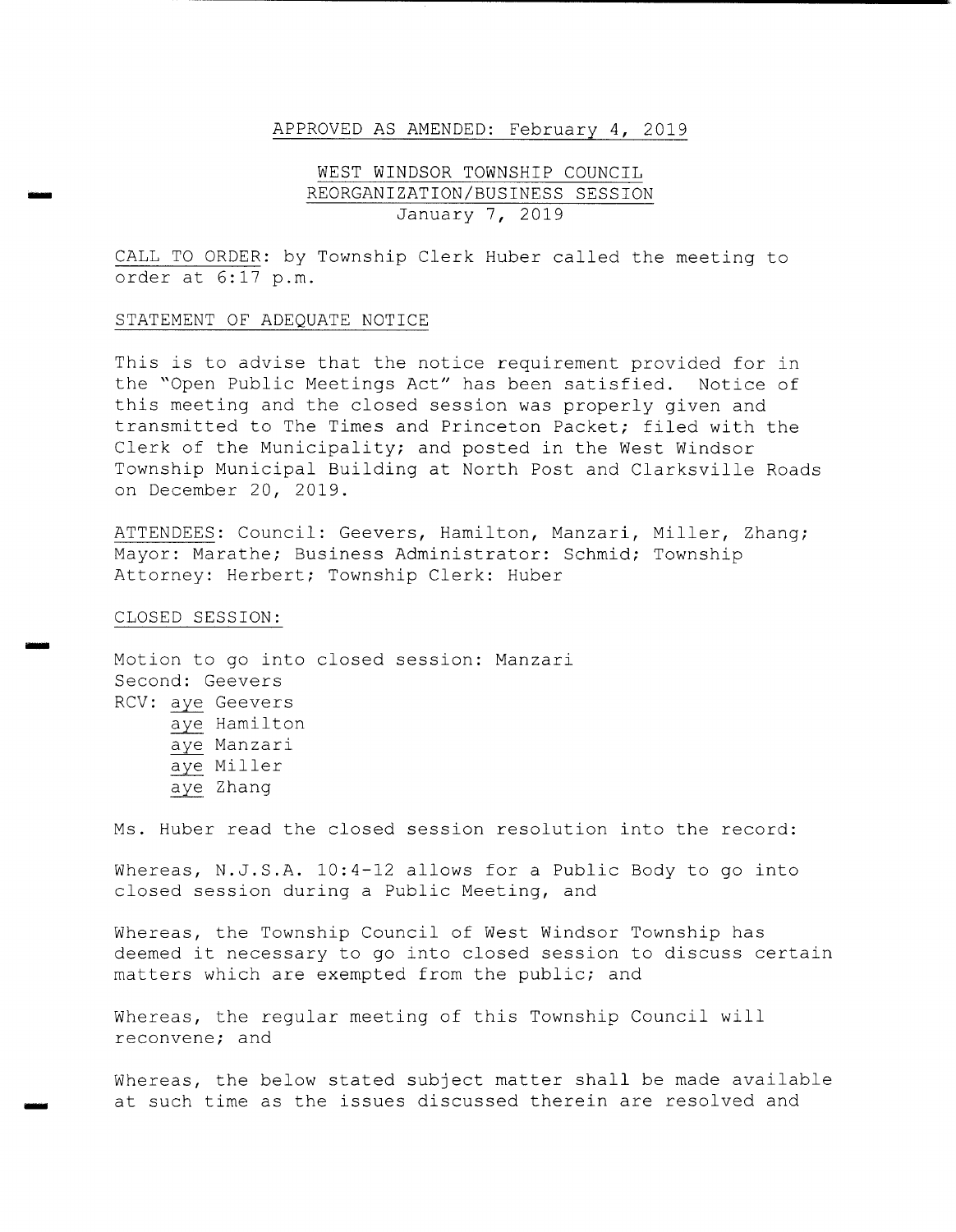Page 2 Reorganization/ Business Session January 7, 2019

emir

o

it's disclosure would not subvert any particular exception for convening <sup>a</sup> closed session.

Now, therefore, be it resolved that the Township Council of the Township of West Windsor will go into closed session for the following reason(s) as outlined in  $N.J.S.A. 10:4-12$ : For the discussion of labor contract negotiations and litigation.

Meeting reconvened at: 7:00 p.m.

Ms. Huber called the meeting to order at 7:00 p.m. and advised that the meeting had been adequately notice on December 20, <sup>2018</sup> to the Princeton Packet and The Times .

#### SALUTE TO THE FLAG

Ms. Huber led the salute to the flag.

Ms . Huber announced the passing of Jamie Watson the Station Manager and sent her condolences to his family.

### NOMINATION OF COUNCIL OFFICERS 2019

#### COUNCIL PRESIDENT

Ms . Huber called for nominations for Council President .

Ms. Geevers nominated Ms. Miller to serve as Council President. Mr. Zhang seconded the nomination.

Ms . Huber asked for any further nominations seeing none she requested <sup>a</sup> motion to close nominations .

Motion to close nominations: Manzari Second: Geevers RCV: aye Geevers aye Hamilton aye Manzari aye Miller aye Zhang

Ms. Huber called for a vote to confirm the nomination of Ms. Miller as Council President.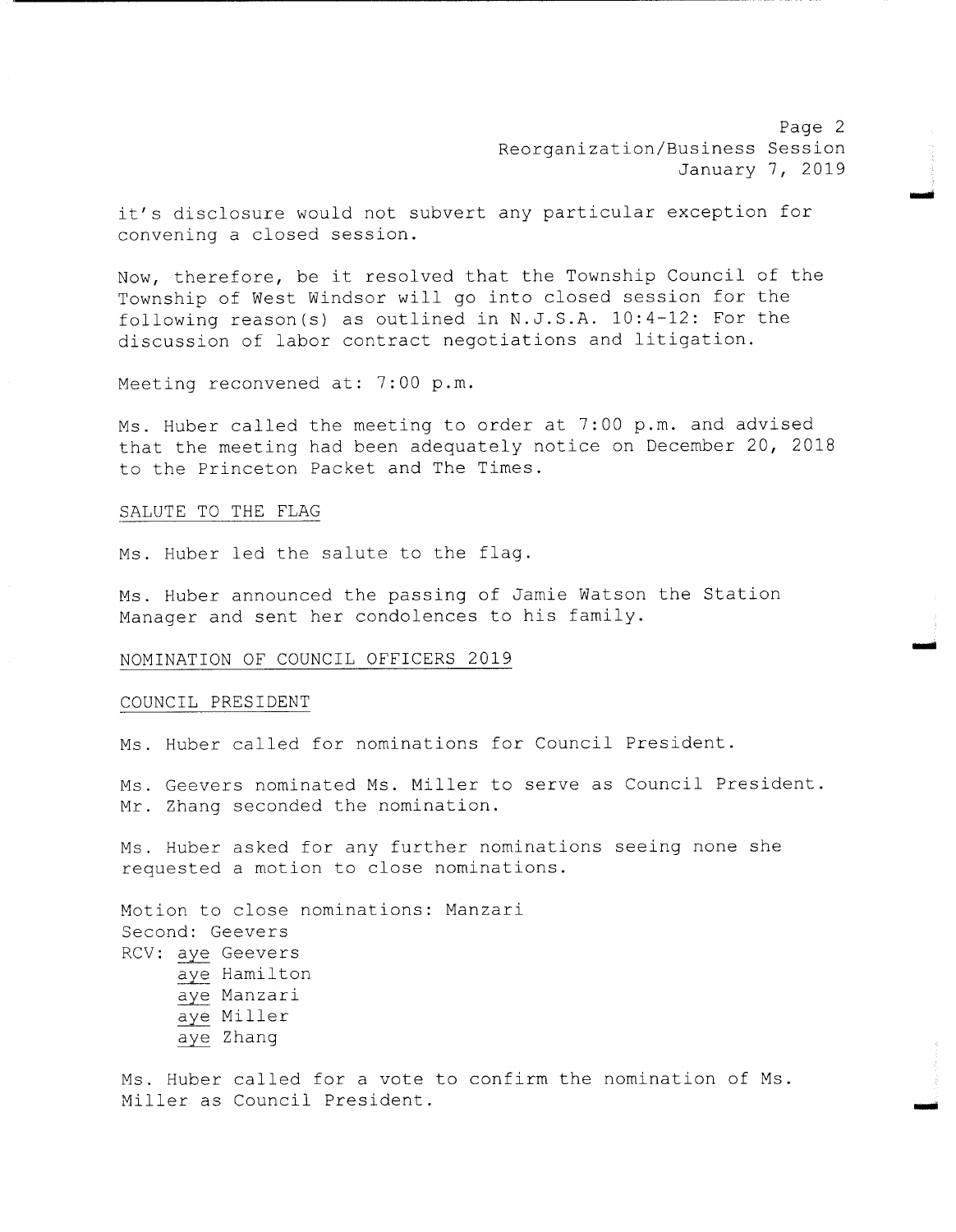Page 3 Reorganization/ Business Session January 7, 2019

RCV: aye Geevers aye Hamilton aye Manzari aye Miller aye Zhang

ono

m\_

## ADMINISTRATION OF OATH OF OFFICE TO COUNCIL PRESIDENT

Ms. Miller was sworn in by the Mercer County Surrogate Diane Gerofsky and the bible was held by Board of Chosen Freeholder Lucylle R.S. Walter.

Ms. Huber turned the meeting over to the new Council President.

# NOMINATIONS AND ELECTION OF COUNCIL VICE PRESIDENT

President Miller called for nominations for Council Vice President .

Ms. Manzari nominated Mr. Yingchao Zhang to serve as Council Vice President .

Ms. Hamilton seconded the nomination.

President Miller asked for any further nominations seeing none she requested <sup>a</sup> motion to close nominations .

Motion to close nominations: Hamilton Second: Geevers RCV: aye Geevers aye Hamilton aye Manzari aye Zhang aye Miller

President Miller called for <sup>a</sup> vote to confirm the nomination of Mr. Zhang as Council Vice President. RCV: aye Geevers aye Hamilton aye Manzari aye Zhang aye Miller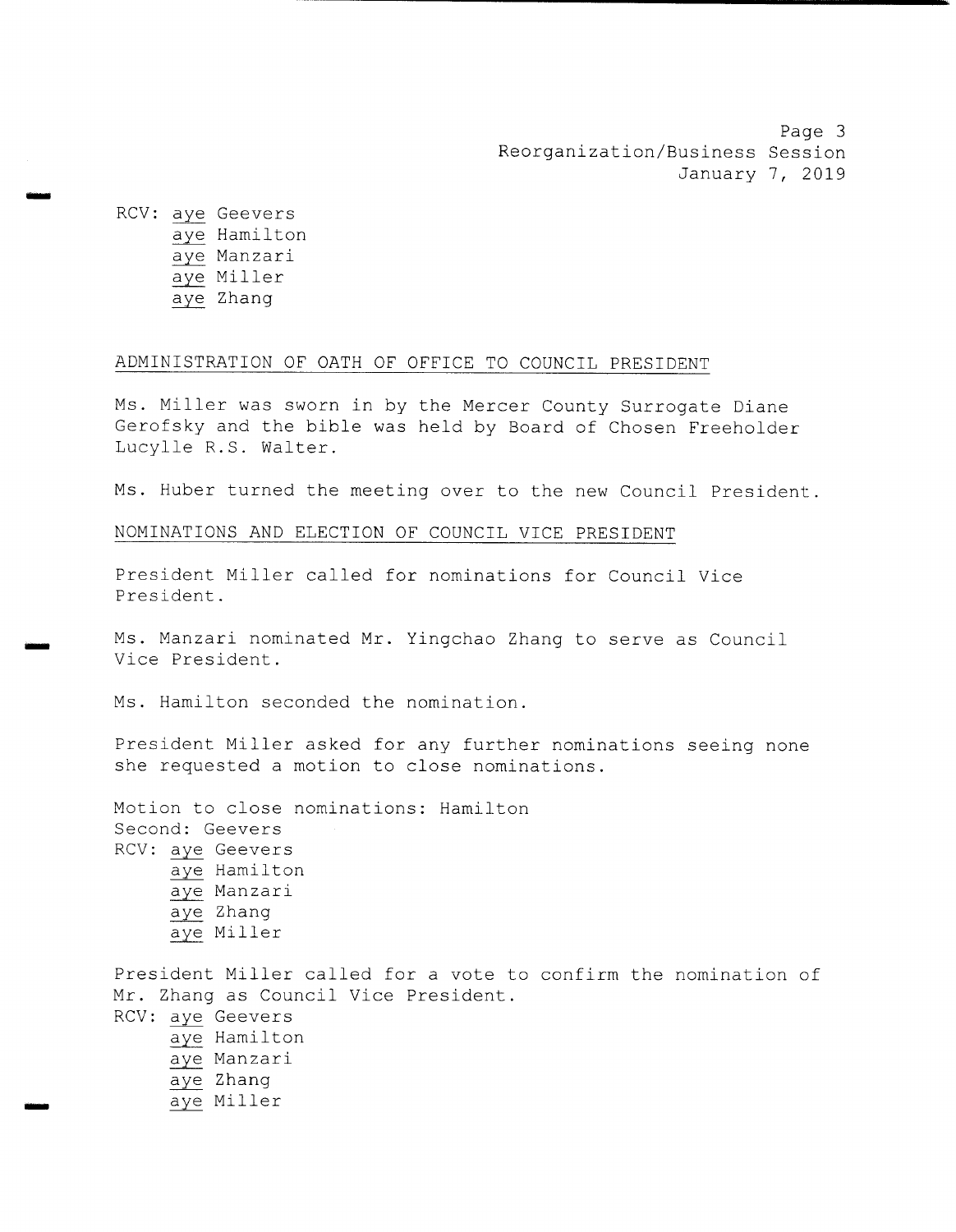Page <sup>4</sup> Reorganization/ Business Session January 7, 2019

MIN

## ADMINISTRATION OF OATH OF OFFICE TO COUNCIL VICE PRESIDENT

Mr. Zhang, with his family by his side, was sworn in by Ms. Huber .

#### NOMINATION AND ELECTION OF PLANNING BOARD CLASS III MEMBER

President Miller called for nominations for Planning Board Class III Member .

President Miller nominated Ms. Geevers to serve as Planning Board Class III Member.

Ms. Manzari seconded the nomination.

President Miller asked for any further nominations seeing none she requested <sup>a</sup> motion to close nominations .

Motion to close nominations: Manzari Second: Geevers RCV: aye Geevers aye Hamilton aye Manzari aye Zhang aye Miller

President Miller called for <sup>a</sup> vote to confirm the nomination of Ms. Geevers as Planning Board Class III member. RCV: aye Geevers NAY Hamilton aye Manzari aye Zhang aye Miller

\*Ms. Hamilton advised that she had expressed an interest in serving as the Planning Board Class III Member and therefore will not vote to approve Ms. Geevers appointment.

#### SWEARING IN OF PLANNING BOARD CLASS III MEMBER

Ms . Geevers with her husband by her side, was sworn in by Ms . Huber.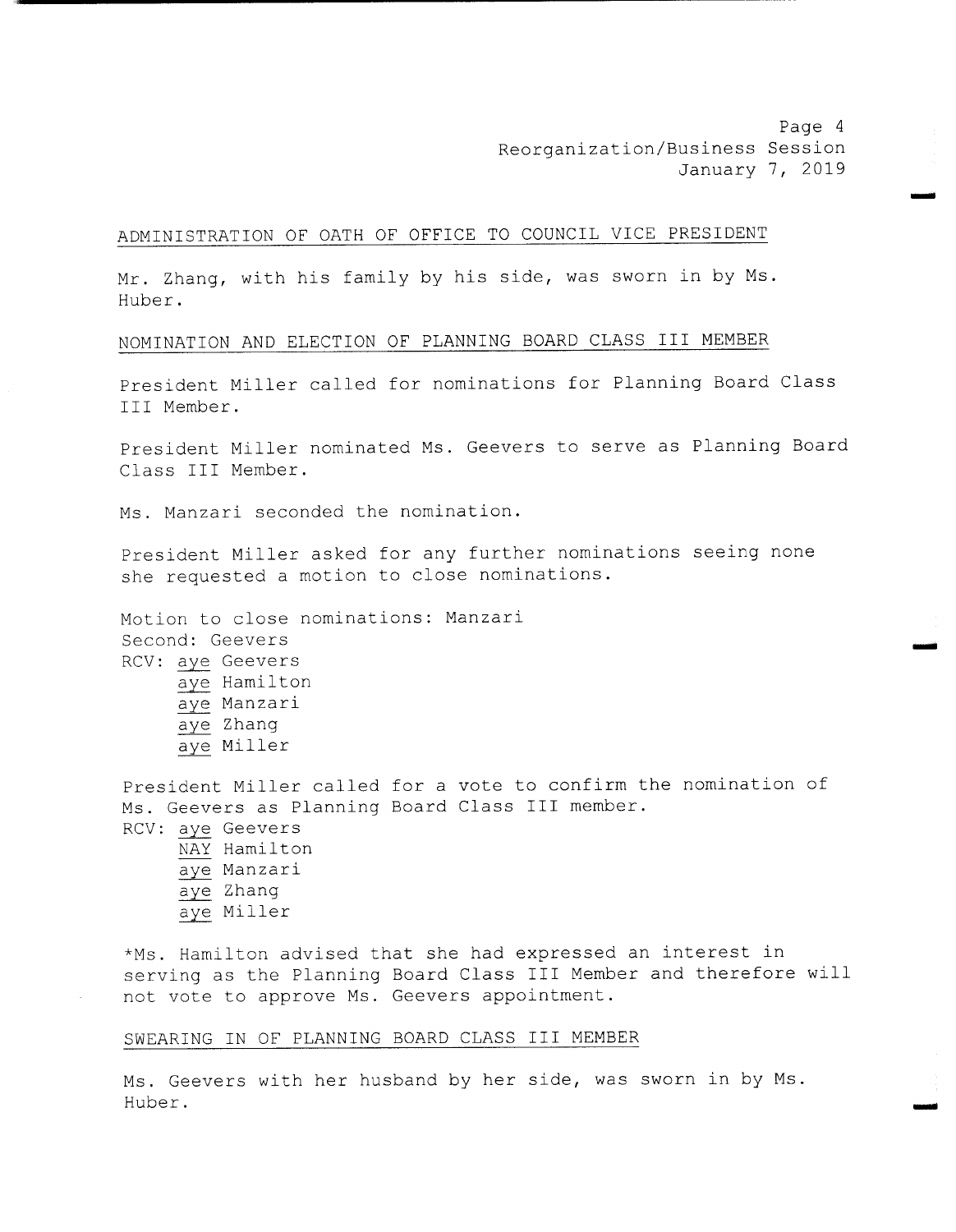NOMINATION AND ELECTION OF COUNCIL MEMBER TO SERVE ON AFFORDABLE HOUSING COMMITTEE

President Miller called for nominations for Member on the Affordable Housing Committee .

Ms. Manzari nominated Ms. Miller to serve as Member on the Affordable Housing Committee.

Mr. Zhang seconded the nomination.

سنت

President Miller asked for any further nominations seeing none she requested <sup>a</sup> motion to close nominations .

Motion to close nominations: Geevers Second: Manzari RCV: aye Geevers aye Hamilton aye Manzari<br>
aye Zhang aye Zhang<br>aye Miller

> President Miller called for <sup>a</sup> vote to confirm the nomination of herself as Member on the Affordable Housing Committee . RCV: aye Geevers aye Hamilton aye Manzari aye Zhang aye Miller

## SWEARING IN OF AFFORDABLE HOUSING COMMITTEE MEMBER

Ms . Miller was sworn in by the Mercer County Surrogate Diane Gerofsky and the bible was held by Board of Chosen Freeholder Lucylle R.S. Walter.

## NOMINATION OF EMERGENCY MANAGEMENT COUNCIL MEMBER

President Miller called for nominations for Member on the Emergency Management Council .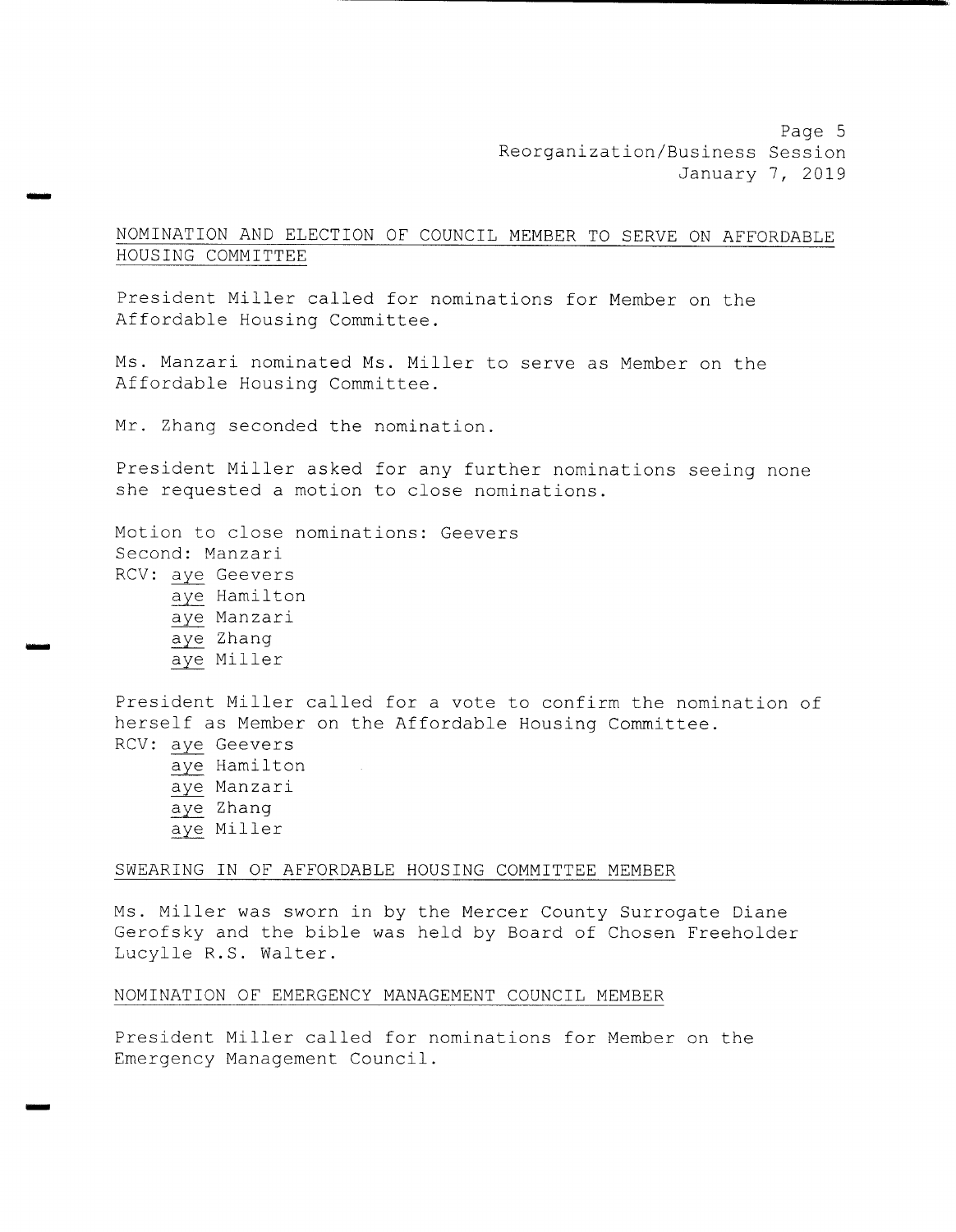Page 6 Reorganization/ Business Session January 7, 2019

wpm

Ms. Geevers nominated Ms. Manzari to serve as the Emergency Management Council member.

Ms. Hamilton seconded the nomination.

President Miller asked for any further nominations seeing none she requested <sup>a</sup> motion to close nominations .

Motion to close nominations: Geevers Second: Hamilton RCV: aye Geevers aye Hamilton aye Manzari aye Zhang aye Miller

President Miller called for <sup>a</sup> vote to confirm the nomination of Ms . Manzari as Emergency Management Council Member. RCV: aye Geevers aye Hamilton aye Manzari aye Zhang aye Miller

Ms. Manzari was sworn in by Ms. Huber as the Emergency Management Council Member .

#### NOMINATION OF CABLE TV ADVISORY BOARD MEMBERS (2)

President Miller called for nominations for Cable TV Advisory Board Members .

Ms. Manzari nominated Ms. Geevers and Ms. Hamilton to serve as the two Cable TV Advisory Board Members.

Mr. Zhang seconded the nomination.

President Miller asked for any further nominations seeing none she requested <sup>a</sup> motion to close nominations .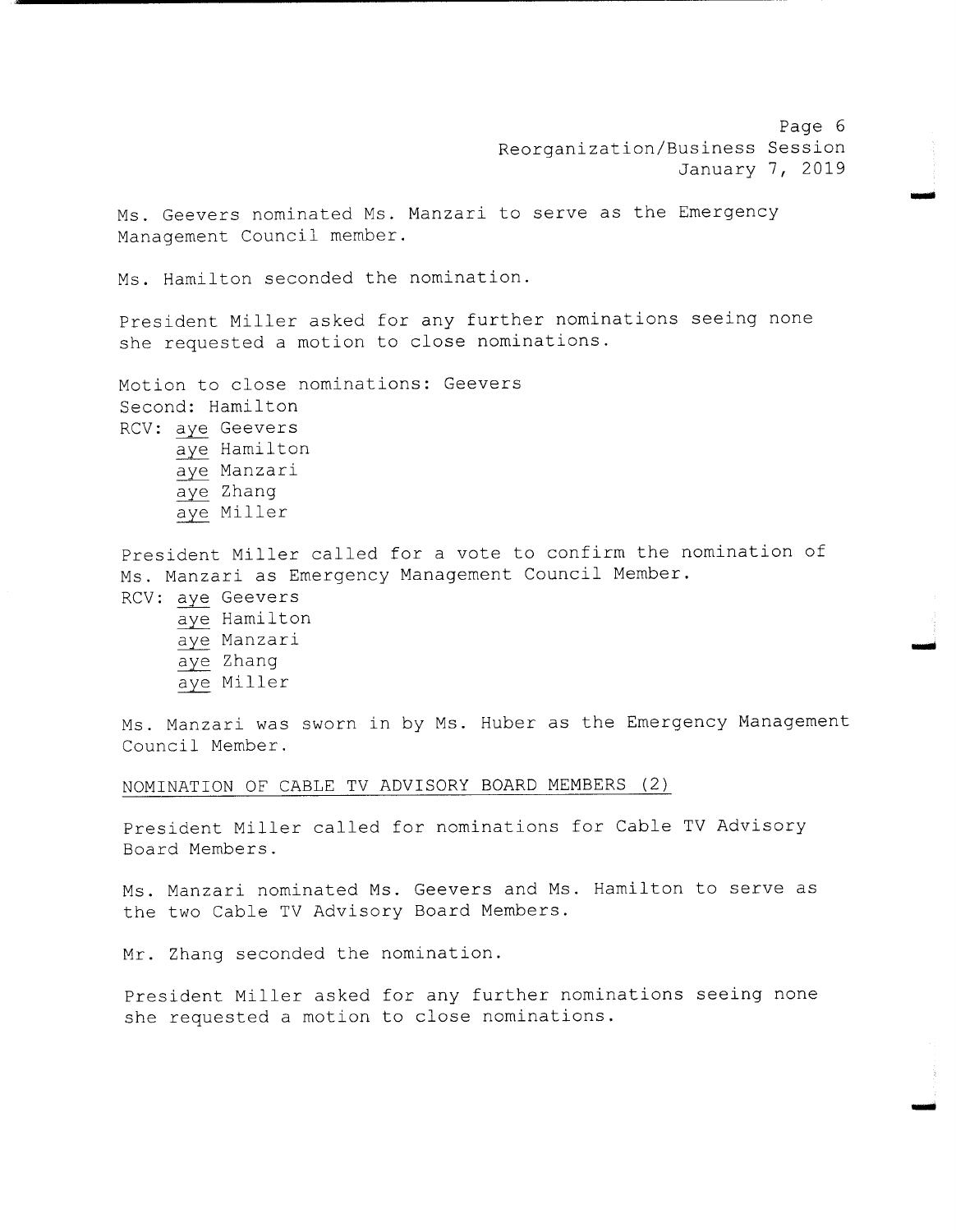Page <sup>7</sup> Reorganization/ Business Session January 7, 2019

Motion to close nominations: Manzari Second: Zhang RCV: aye Geevers aye Hamilton aye Manzari aye Zhang aye Miller

mom

President Miller called for <sup>a</sup> vote to confirm the nomination of Ms. Geevers and Ms. Hamilton as Cable TV Advisory Board Members. RCV: aye Geevers aye Hamilton aye Manzari aye Zhang aye Miller

Ms. Geevers and Ms. Hamilton came forward and were sworn in by Ms. Huber.

#### LIAISONS FOR BOARDS AND COMMITTEES

President Miller requested that all nominations be done at one time .

She advised of the following nominations:

Mr. Zhang as the Environmental Commission Liaison Ms. Manzari as the West Windsor Parking Authority Liaison Mr. Zhang as the West Windsor- Plainsboro School Board Liaison Ms . Hamilton as the Zoning Board of Adjustment Liaison Ms . Manzari as Board of Recreation Commissioners Liaison

President Miller asked for any further nominations seeing none she requested <sup>a</sup> motion to close nominations .

Motion to close nominations: Geevers Second: Manzari RCV: aye Geevers aye Hamilton aye Manzari aye Zhang aye Miller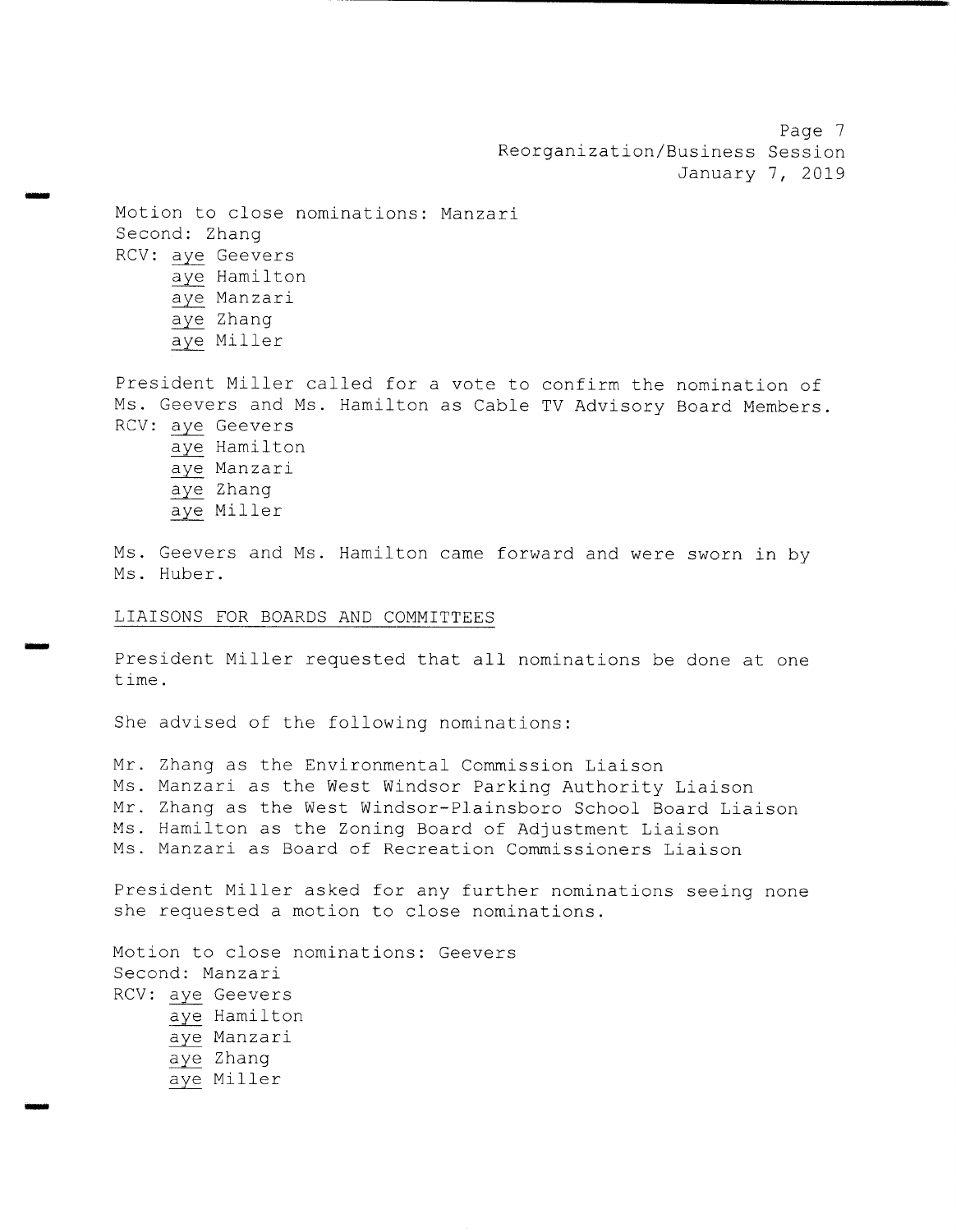Page <sup>8</sup> Reorganization/ Business Session January 7, 2019

r

moo

President Miller called for <sup>a</sup> vote to confirm the nominations for Environmental Commission Liaison-Mr. Zhang; West Windsor Parking Authority Liaison-Ms. Manzari; West Windsor-Plainsboro School Board Liaison-Mr. Zhang; Zoning Board of Adjustment Liaison-Ms. Hamilton and Board of Recreation Commissioners Liaison-Ms. Manzari .

RCV: aye Geevers aye Hamilton aye Manzari aye Zhang aye Miller

#### COUNCIL COMMENTS

Ms. Hamilton advised that she will serve her roles as Cable TV Advisory Board Member and Zoning Board of Adjustment Liaison for 2019. She noted that she will continue to serve the residents<br>and ask the questions and not just rubber stamp things. Ms. and ask the questions and not just rubber stamp things. Hamilton advised that she is honored to serve the residents of West Windsor .

Ms . Geevers wished everyone <sup>a</sup> Happy New Year and thanked all the volunteers of boards, commissions, and committees as well as the two volunteer fire companies for their dedicated service to the Township. She noted that she looks forward to working with everyone in 2019 .

Mr. Zhang also wished everyone <sup>a</sup> Happy New Year and thanked his Council Members for nominating him as the Council Vice President . He advised that the Council is here to make sure there are checks and balances .

Ms. Manzari expressed her condolences to Mr. Watson's family on their loss. She wished everyone a Happy New Year and noted that she is excited to serve the community in her new jobs for 2019 .

President Miller thanked her colleagues for making her President of the Council for another year. She expressed her condolences to Mr. Watson's family and noted that Mr. Watson helped make the Council meetings accessible to residents. President Miller reviewed several items that are still pending to include: concept plan for the municipal building renovation; Duck Pond Run Pump Station, and the 2019 budget process to name <sup>a</sup> few.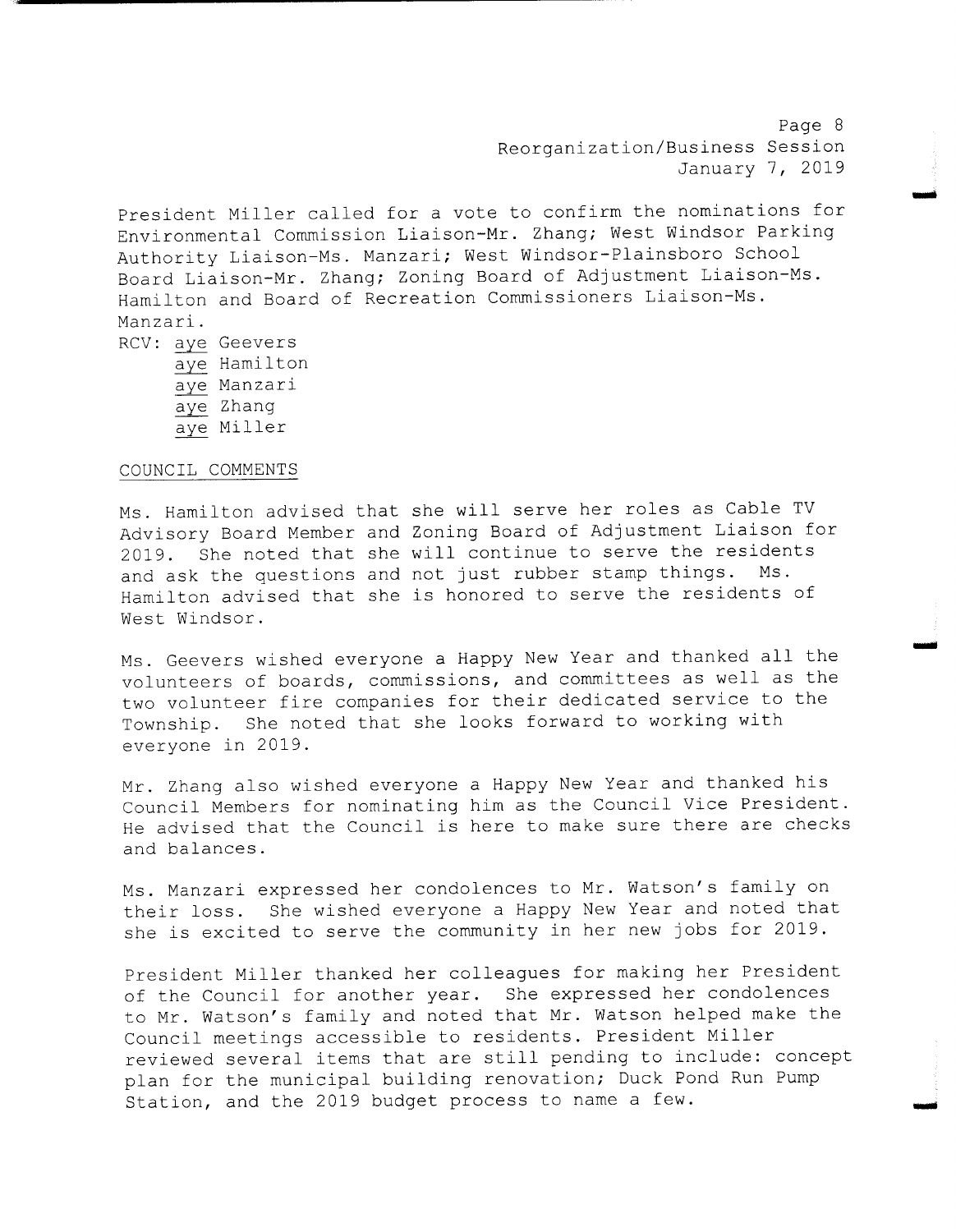Page 9 Reorganization/ Business Session January 7, 2019

President Miller acknowledged Board of Chosen Freeholder Members Andrew Koontz and Nina Melker in the audience .

# RESOLUTIONS

drime

ems

2019- R001 Regular Meetings for Calendar Year 2019

- 2019- R002 Legal Newspapers for West Windsor Township
- 2019- R003 Establishing Procedural Guidelines for the Council of West Windsor Township
- 2019- R004 Municipal Holidays
- 2019- R005 Cash Management Plan Authorization for West Windsor Township
- 2019- R006 Establishing the Rate of Interest Charged on Delinquent Taxes and 6% Year End Penalty
- 2019- R007 Authorizing the Cancellation of any Property Tax Refund or Delinquency less than \$10 . 00
- 2019- R008 Appointing Janis DiNatale as Affirmative Action Public Agency Compliance Officer through December 2019
- 2019- R009 Authorizing the Reappointment of Kenneth W. Lozier as Municipal Judge for <sup>a</sup> Three Year Term - January 1, 2019 through December 31, 2021
- 2019- RO10 Authorizing the Reappointment of Thomas Crane as <sup>a</sup> member of the West Windsor Parking Authority with <sup>a</sup> Five Year Term - January 1, 2019 through December 31, 2023
- 2019- R011 Authorizing the Appointment of Eileen <sup>O</sup>' Donnell- Lennox as <sup>a</sup> Member of the Affordable Housing Committee with <sup>a</sup> Three Year Term - January 1, 2019 through December 31, 2021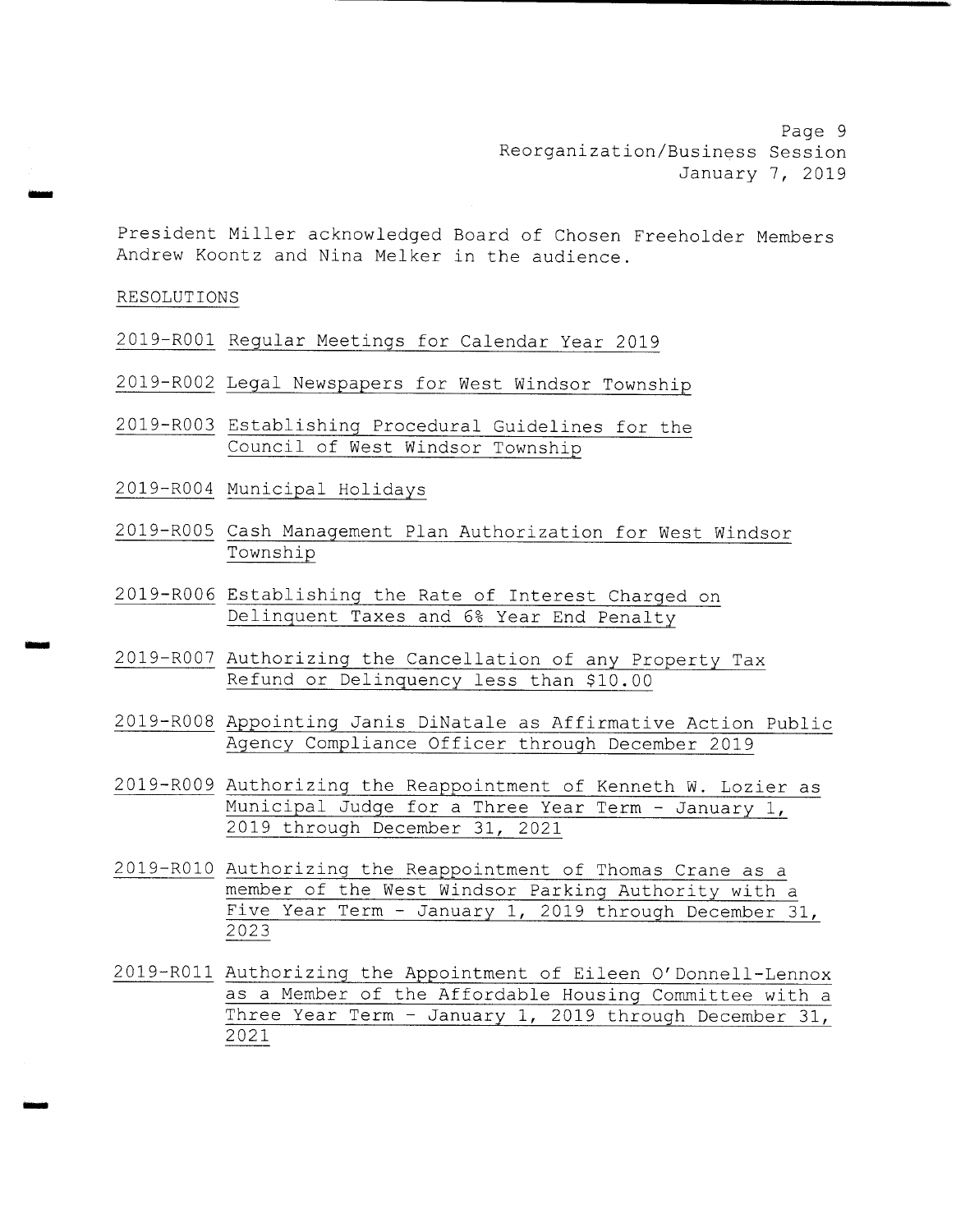Page 10 Reorganization/ Business Session January 7, 2019

.<br>ش

amiii

- 2019- R012 Authorizing the Reappointment of Jennifer Schaffel as <sup>a</sup> Member of the Human Relations Council with <sup>a</sup> Term of Two Years - January 1, <sup>2019</sup> through December 31, 2020
- 2019- R013 Authorizing the Reappointment of Yan Mei Wang as <sup>a</sup> Member of the Human Relations Council with <sup>a</sup> Term of Two Years - January 1, <sup>2019</sup> through December 31, <sup>2020</sup>
- 2019-R014 Authorizing the Appointment of Miquel Vilaro-Munet to Fill the Vacancy as the Representative to the Stony Brook Sewerage Authority with <sup>a</sup> Term to Expire on December 31, 2021
- 2019- R015 Authorizing the Reappointment of Ron Slinn as <sup>a</sup> Member of the Shade Tree Commission with <sup>a</sup> Term of Five Years - January 1, 2019 through December 31, 2023
- 2019- R016 Authorizing the Reappointment of Kevin Appelget as an Advisor on the Shade Tree Commission with <sup>a</sup> Term to Expire December 31, 2019
- 2019- R017 Authorizing the Reappointment of Mudassir Hussain as Alternate I on the Board of Recreation Commissioners for a Term of Five Years - January 1, 2019 through December 31, 2023
- 2019- R018 Authorizing the Mayor and Clerk to Execute an Interlocal Services Agreement with East Windsor Township for Animal Control Services \$4 , 800 . 00 for  $2019$  - and  $$5,100.00$  for 2020 plus Hourly Costs
- 2019- R019 Authorizing the Business Administrator to Purchase One 2019 Ford F350 Cab 4wd Pick Up Truck and Equipment from Cherry Hill Winner Ford for the Department of Public Works- \$36,621.00
- 2019- R020 Authorizing the Chief Financial Officer to Establish an Escrow Account for Special Master Michael Bolan Who is Replacing the Retiring Special Master Elizabeth McKenzie
- 2019- R021 Authorizing Temporary Municipal Budget Appropriations for 2019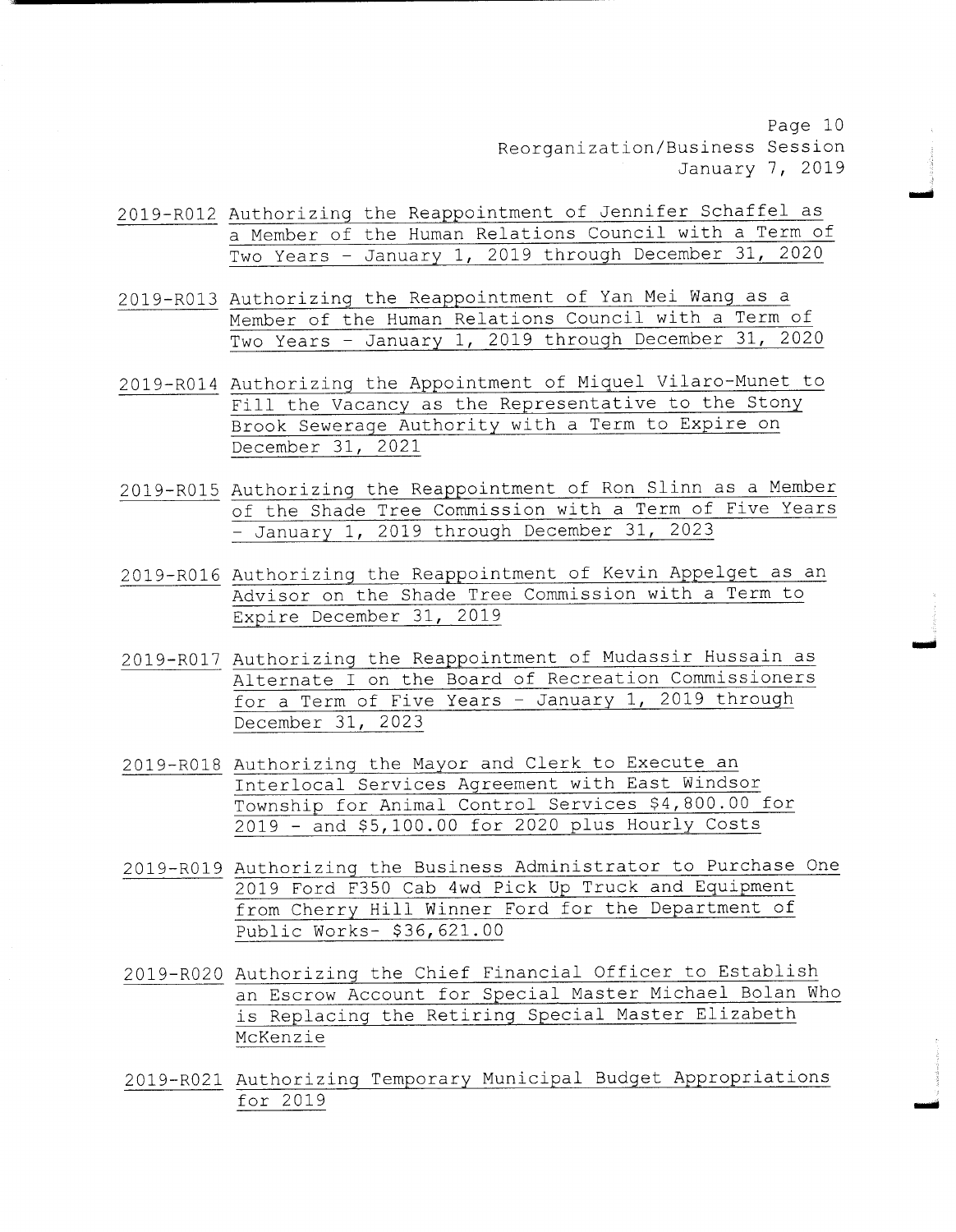Page 11 Reorganization/ Business Session January 7, 2019

2019-R022 Authorizing the Business Administrator to Purchase Software Licenses and Related Services from SHI International Corporation under State Contract M0003- 89851 for Construction Software  $-$  \$85,000.00

Ms. Geevers requested that the December 30<sup>th</sup>, 2019 Council meeting be removed from Resolution 2019-R001 and 2019-R003.

Motion to approve Resolutions 2019- R001 through 2019- R022 with the amendment to 2019-R001 and 2019-R003: Manzari Second: Geevers RCV: aye Geevers aye Hamilton

aye Manzari aye Zhang aye Miller

BILLS AND CLAIMS

moo

irmo

Motion approve the bills and claims: Geevers Second: Manzari RCV: aye Geevers aye Hamilton aye Manzari aye Zhang aye Miller

PUBLIC COMMENT

Ms. Veronica Mehno, 41 Galston Drive, thanked the Police and Emergency Services personnel who responded to an emergency at her home recently. She noted however that she is still not in favor of Class III Officers in the schools and would like to know if the agreement can be revised.

Mr. John Church, <sup>11</sup> Princeton Place, wished everyone <sup>a</sup> Happy New Year and looks forward to working with everyone in the coming year.

Mr. Etielena Garcia, <sup>26</sup> Indian Run Road, advised he is the Chair of the Artists and Scholars and that they will be at the West Windsor Senior Center on January 25, 2019 with the Capital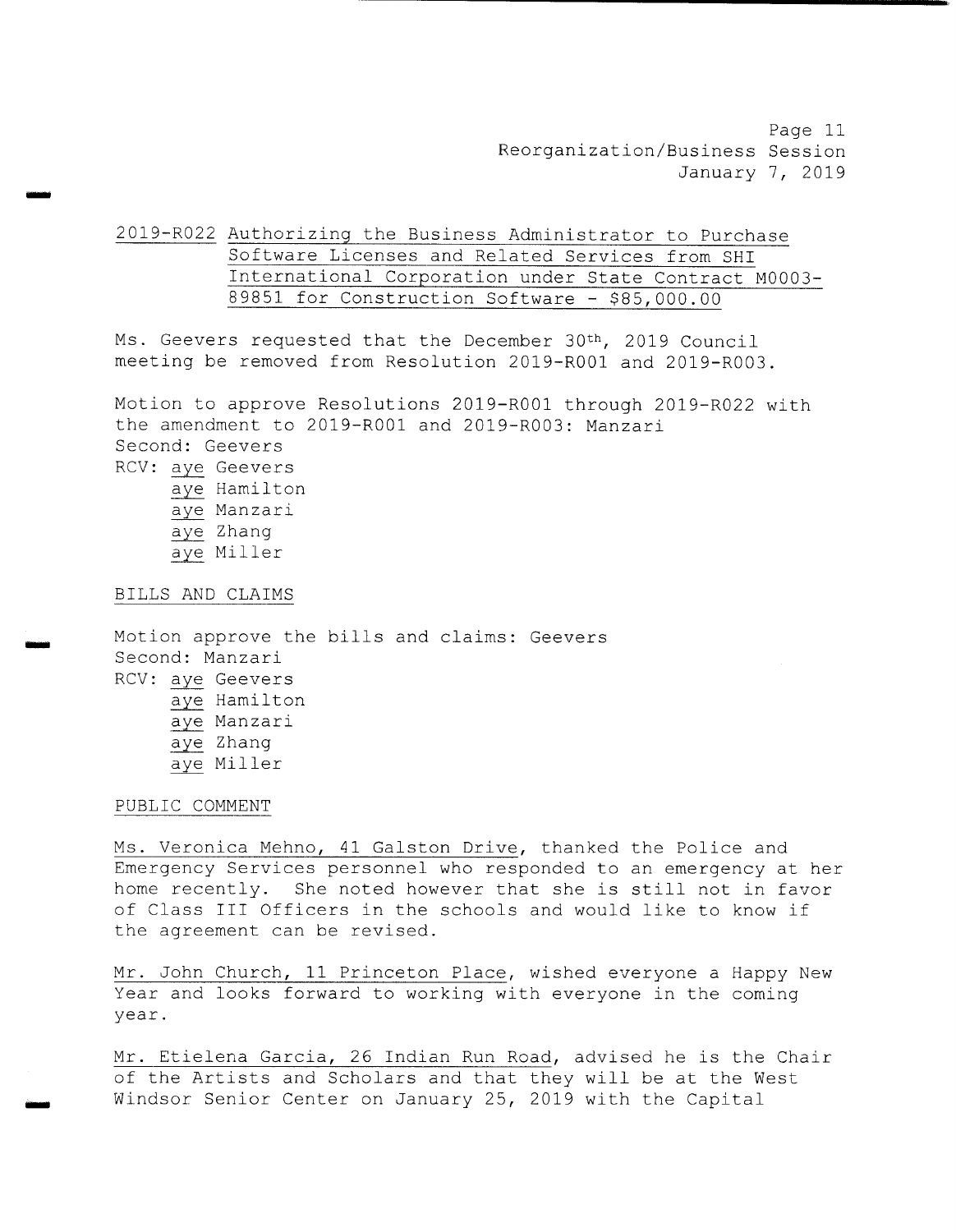Page 12 Reorganization/ Business Session January 7, 2019

mom

Philharmonic. He also announced that the Human Relations Council is participating with the Mercer Street Friends collecting food on January 12th and 13th at the West Windsor Arts Council and on January 19th at McCaffreys. A day of service is planned on Monday, January 21, <sup>2019</sup> at the West Windsor Arts Council from 8:00 a.m. to 2:00 p.m.

Mr. Mark Pepper, <sup>43</sup> Providence Drive, announced the Capital Philharmonic will be playing at the Trenton War Memorial on January 26, 2019 . ADMINISTRATOR/ MAYOR COMMENTS

Ms. Schmid wished everyone a Happy New Year. She reported that January is "Radon Action Month" and that the Township is participating in <sup>a</sup> program through the New Jersey Department of Environmental Protection providing free radon kits to residents . Ms . Schmid advised that Public Work crews are finishing up with the <sup>2018</sup> brush and leaf pickup and will start the <sup>2019</sup> brush and leaf pickup in March. She noted that Christmas trees are being picked up by Public Works through January 28th or residents can drop them off Monday through Friday between the hours of 8:00 a.m. and 2:00 p.m. and on Saturday's between the hours of 8:00 a.m. and Noon. Ms. Schmid announced that the Township is holding a Free Rabies Clinic on Saturday, January 19th from 10:00 a.m. to Noon at the Princeton Junction Volunteer Fire Company. Reminder that all pets must be on <sup>a</sup> leash or in <sup>a</sup> carrier.

Mayor Marathe wished everyone <sup>a</sup> Happy New Year and sent his condolences out to Mr. Watson' <sup>s</sup> family. He advised that during the Township's computer issues that Mr. Rajesh Ramachandran spent many hours assisting the Township's Network and System Engineer, Ross Maszczak and he wanted to publicly thank him for his assistance. Mayor Marathe announced that the Township is working on new <sup>a</sup> new computer program for the Construction Department. Mayor Marathe also announced that the Township is working on redesigning the Township's web-site.

Mayor Marathe thanked Dr. Robert Bartolini for his years of service to the Township on the Stony Brook Regional Sewerage Authority and thanked Mr. Vilaro-Munet for stepping up to replace Dr. Bartolini.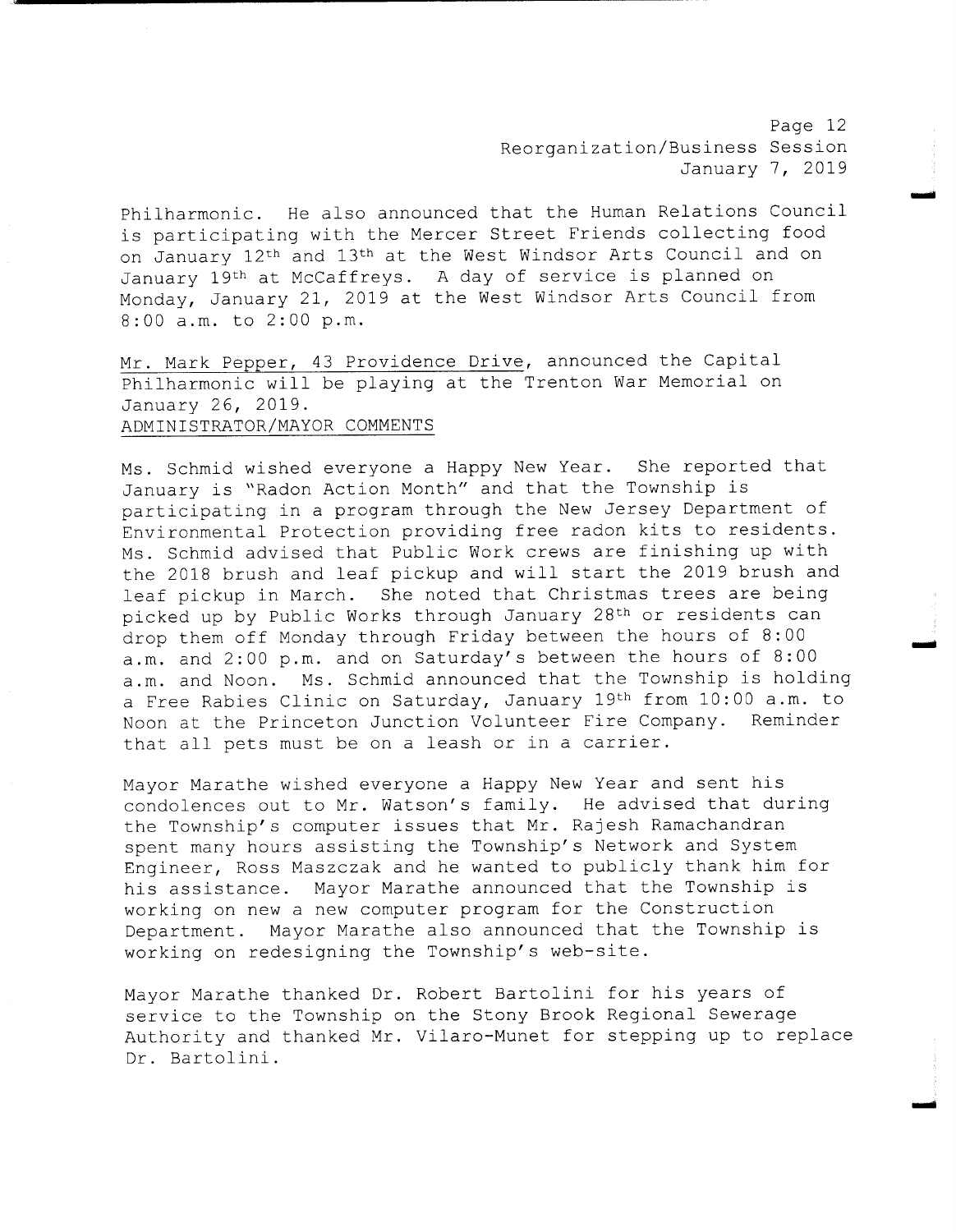Page 13 Reorganization/ Business Session January 7, 2019

Mayor Marathe noted he will be out of the Country for the next two weeks .

## COUNCIL REPORTS

SOW

IMO

Ms. Manzari advised that she attended the Zoning Board of Adjustment meeting last Thursday and they reviewed buildings to be raised along Princeton-Hightstown Road in the area of the Rite-Aid. She advised that the developer will be meeting with the Technical Review Committee on the full development plan for this area .

Ms. Geevers advised that she attended the Planning Board Reorganization meeting last Wednesday and that Gene <sup>O</sup>' Brien was unanimously voted in as the Chair for 2019 .

#### ADJOURNMENT

Motion to adjourn: Second: VV: All approved

 $\sim 10^{-2}$ 

The meeting was adjourned at 7:59 p.m.

Gay M. Huber<br>Gay M. Huber<br>Township Clerk ... Council President West Windsor Township

Township Clerk<br>
West Windsor Township<br>
West Windsor Township<br>
West Windsor Township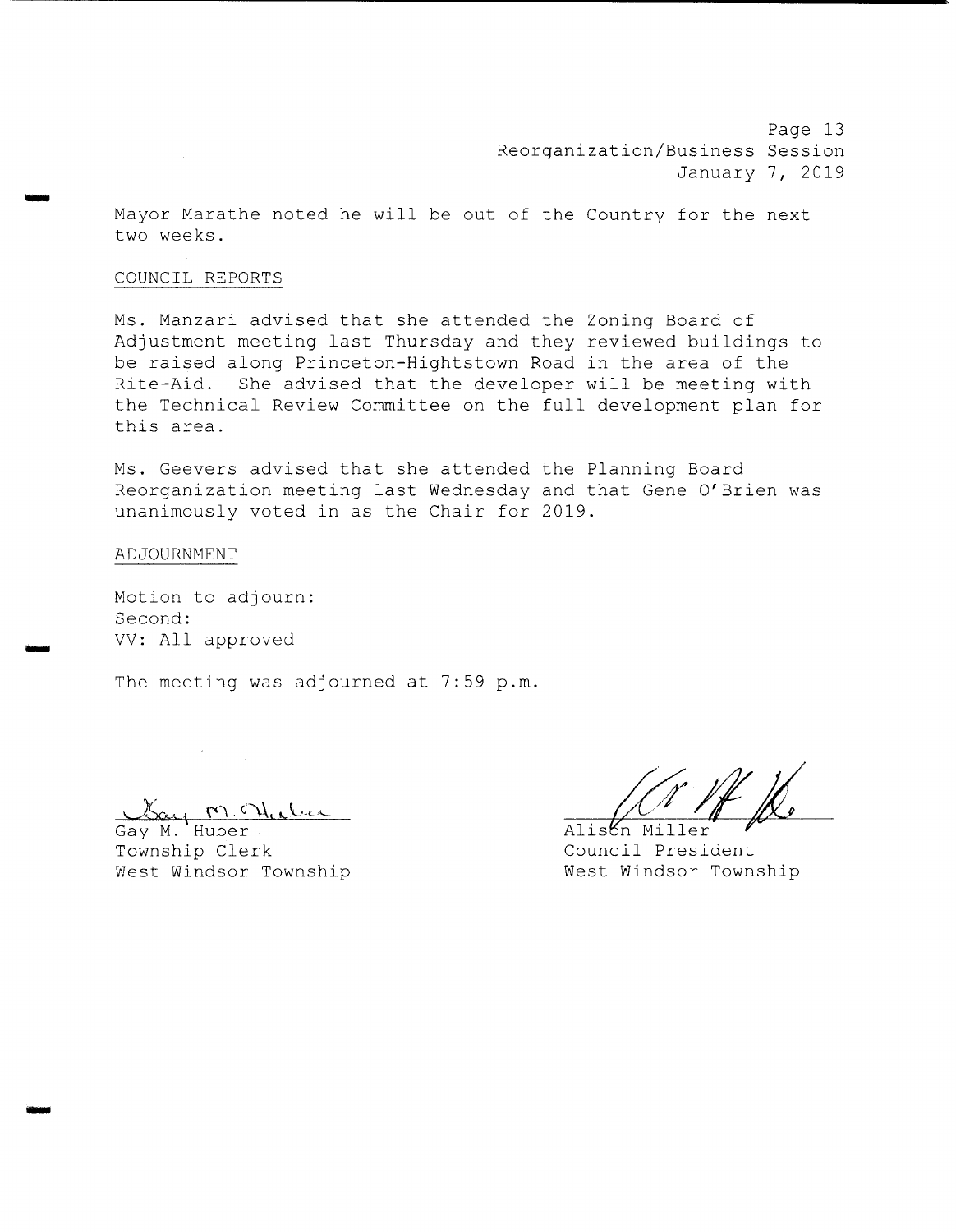mmoi

# List of Bills - (100001) CASH - PNC - CURRENT DISBURSEMENTS CURRENT FUND

Meeting Date: 01/ 07/2019 For bills from 12/ 17/ 2018 to 01/ 06/2019

| Check#                                     | Vendor                                   | Description                                                                                                   |                                            |                        | PO Payment   | Check Total      |
|--------------------------------------------|------------------------------------------|---------------------------------------------------------------------------------------------------------------|--------------------------------------------|------------------------|--------------|------------------|
| 69795                                      | 10552290<br>10552299                     | 168 - MID JERSEY MUN. JOINT INS FUND<br>OTHER INSURANCE - WORKERS COMPENSATION<br>OTHER INSURANCE - LIABILITY | ASSESSMENT DUE 1/1/19                      | 87,905.00<br>89,474.00 | 177,379.00   | 177,379.00       |
| 69796                                      | 2318 - PROVIDENT AGENCY INC.<br>10552299 | OTHER INSURANCE - LIABILITY                                                                                   | 2019 EMERGENCY SERVICE INV#24471           | 13,239.00              | 13,239.00    | 13,239.00        |
| 69797                                      | 101450                                   | 544 - WEST WINDSOR PLAINSBORO<br>SCHOOL TAXES PAYABLE                                                         | SCHOOL TAXES DUE 1/16/19                   | 7,276,556.00           | 7,276,556.00 | 7,276,556.00     |
| 69798                                      | 536 - WEST WINDSOR TOWNSHIP<br>100040    | CASH- PETTY CASH FUNDS                                                                                        | 2019 POLICE PETTY CASH                     | 500.00                 |              | 500.00<br>500.00 |
| 69799                                      | 100040                                   | 2254 - WWT SENIOR CENTER PETTY CASH ACCT<br>CASH- PETTY CASH FUNDS                                            | 2019 SENIOR CENTER PETTY CASH              | 2,000.00               | 2,000.00     | 2,000.00         |
|                                            | TOTAL                                    |                                                                                                               |                                            |                        |              | 7,469,674.00     |
| Total to be paid from Fund 10 CURRENT FUND |                                          |                                                                                                               | 7,469,674.00<br>---- <del>----------</del> |                        |              |                  |
|                                            |                                          |                                                                                                               | 7,469,674.00                               |                        |              |                  |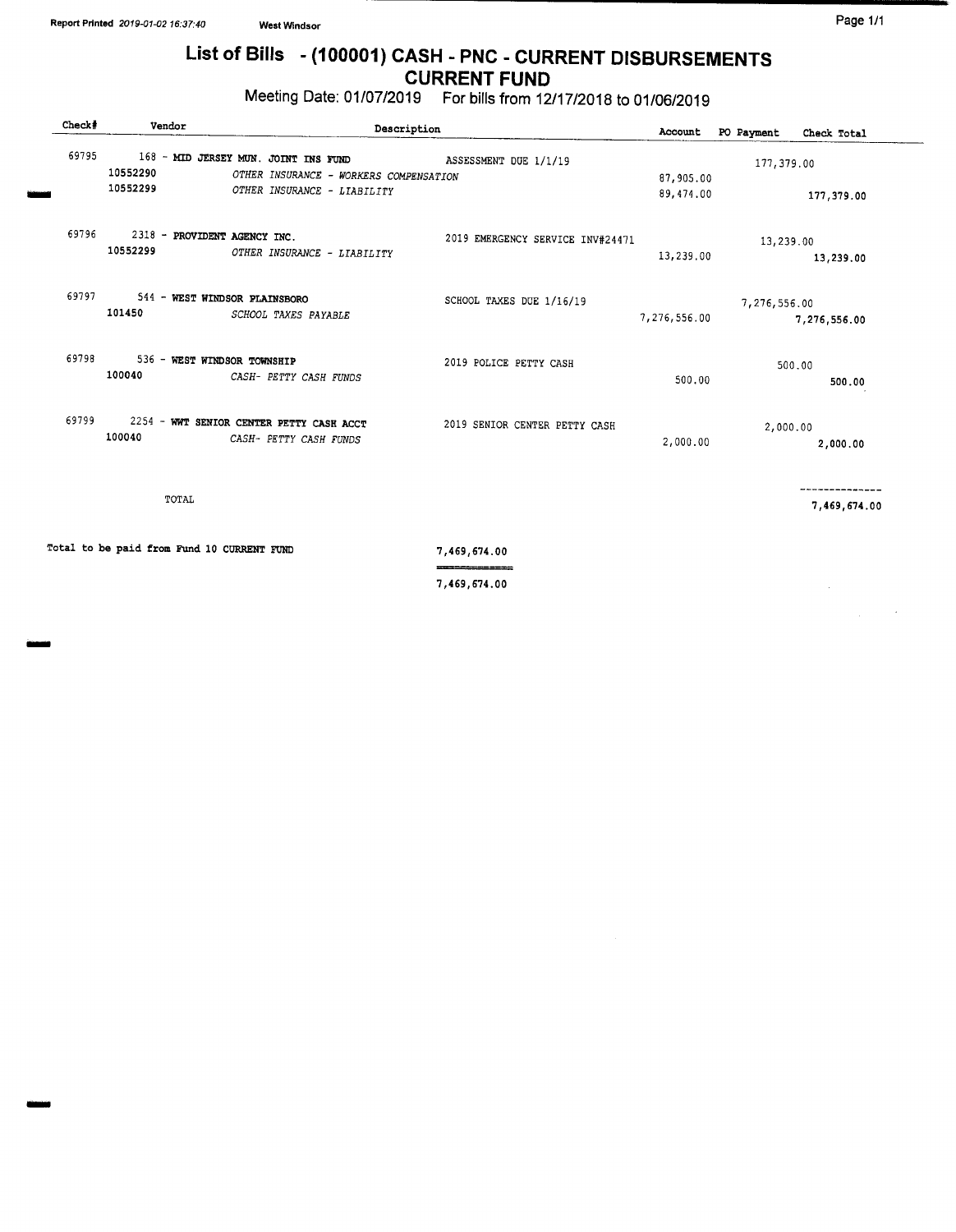# List of Bills - (170001) CASH - PNC - RECREATION CHECKING RECREATION COMMISSION

# Meeting Date: 01/07/2019 For bills from 12/17/2018 to 01/06/2019

| Check# | Vendor   |                                                     | Description                        | Account  | PO Payment | Check Total |
|--------|----------|-----------------------------------------------------|------------------------------------|----------|------------|-------------|
| 21669  |          | 344 - WEST WINDSOR TOWNSHIP                         | WWT RECREATION PETTY CASH START UP |          | 1,000.00   |             |
|        | 17506301 | <b>ADMINISTRATIVE</b>                               |                                    | 1,000.00 |            | 1,000.00    |
|        |          |                                                     |                                    |          |            |             |
|        |          |                                                     |                                    |          |            |             |
|        | TOTAL    |                                                     |                                    |          |            | 1,000.00    |
|        |          |                                                     |                                    |          |            |             |
|        |          | Total to be paid from Fund 17 RECREATION COMMISSION | 1,000.00                           |          |            |             |
|        |          |                                                     |                                    |          |            |             |
|        |          |                                                     | 1,000.00                           |          |            |             |

Si

OMNI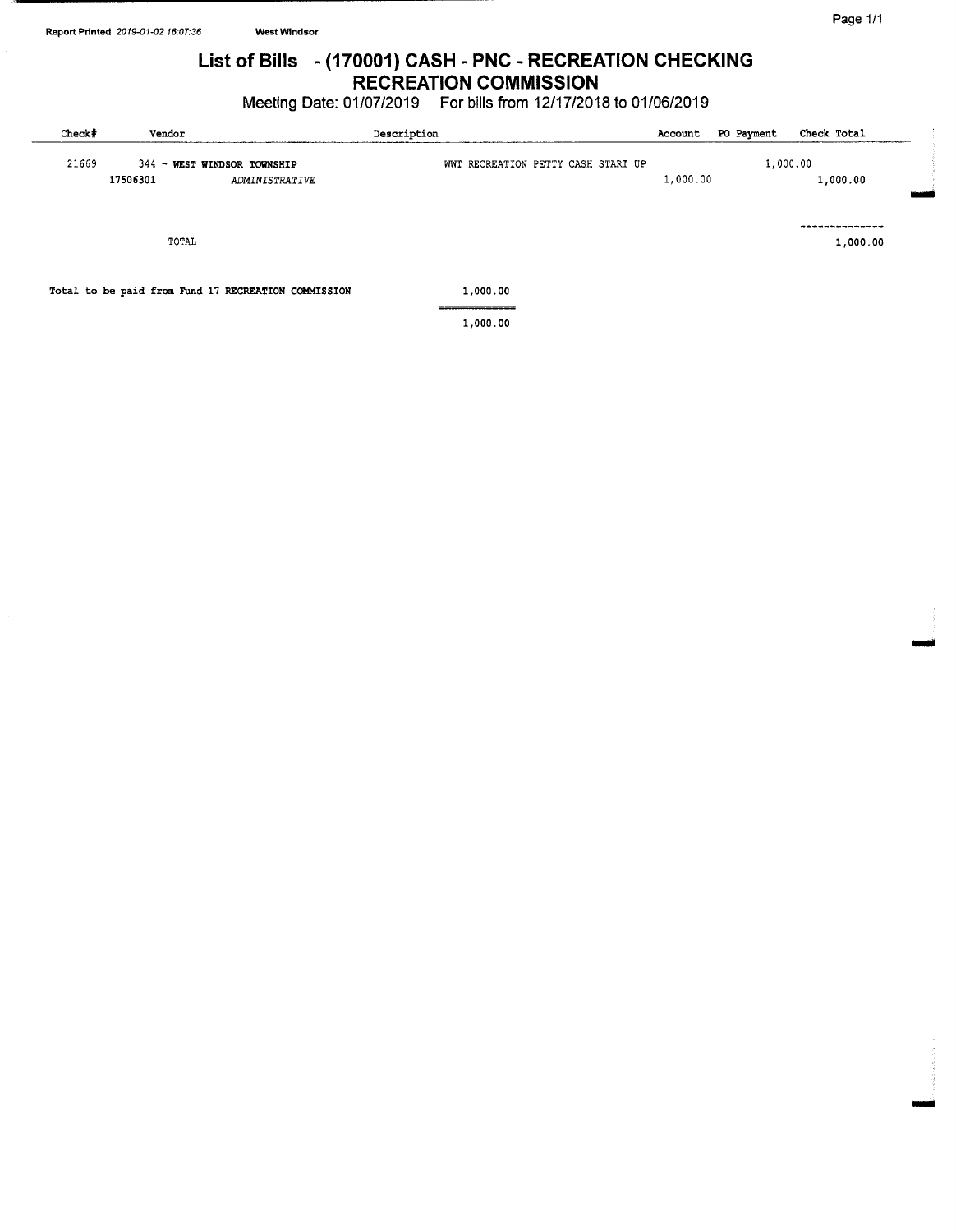MONO

# List of Bills - (120008) CASH - OPEN SPACE TAX MM PNC TRUST OTHER

Meeting Date: 01/07/2019 For bills from 12/17/2018 to 01/06/2019

| Check# |                  | Vendor                                    |                                                                                                                     | Description |                         |                                     | Account               | PO Payment | Check Total |           |
|--------|------------------|-------------------------------------------|---------------------------------------------------------------------------------------------------------------------|-------------|-------------------------|-------------------------------------|-----------------------|------------|-------------|-----------|
| 1002   | 121530<br>121529 |                                           | 528 - TREASURER, STATE OF NJ<br>OPEN SPACE TAXES - GREEN TRUST INTEREST<br>OPEN SPACE TAXES - GREEN TRUST PRINCIPAL |             |                         | 1989 GREEN TRUST FUND - COMMUNITY P | 5,903.07<br>34,205.09 | 40,108.16  | 40,108.16   |           |
|        |                  | TOTAL                                     |                                                                                                                     |             |                         |                                     |                       |            |             | 40,108.16 |
|        |                  | Total to be paid from Fund 12 TRUST OTHER |                                                                                                                     |             | 40,108.16               |                                     |                       |            |             |           |
|        |                  |                                           |                                                                                                                     |             | ----------<br>40,108.16 |                                     |                       |            | $\bullet$   |           |
|        |                  |                                           |                                                                                                                     |             |                         |                                     |                       |            |             |           |